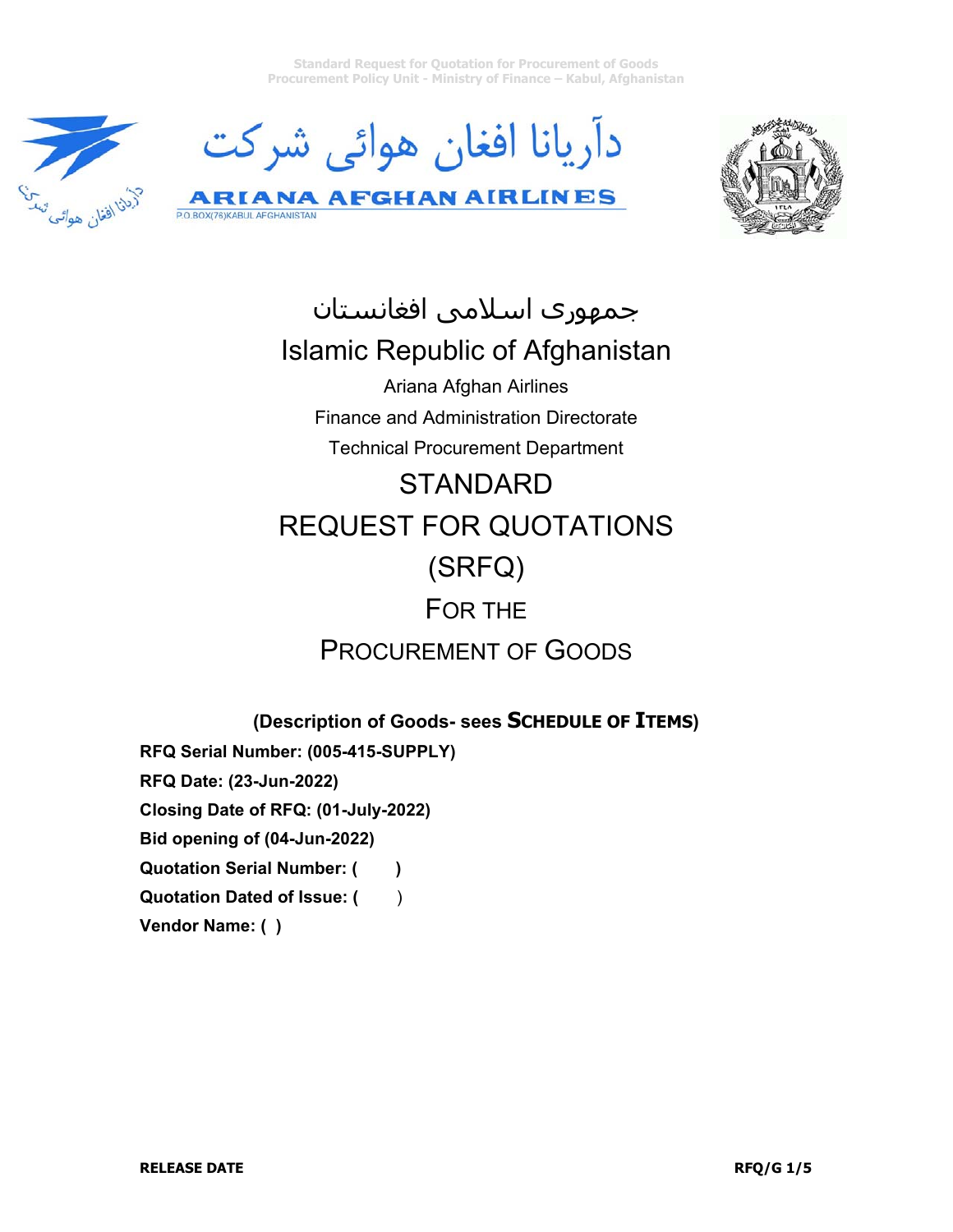#### To: [ whom it my concern ]

1. Ariana Afghan Airlines has a budget allocation for the purchase of Goods reflected on schedule of item and is applying some of that allocation for the purchase of Goods for which this Request for Quotation is issued.

2. Your quotation, must be send to the following Address before closing Date

quotation-box@flyariana.com

. Any quotation received later than the scheduled time will be rejected. The quotation must send with complete requested information, The quotation must be clearly marked quotation for RFQ XXX , and send to quotation-box e mail address only .

- 3. All quotations must be valid for a period of thirty (30) days from the closing date of the Request for Quotations.
- 4. The quotation shall be completed and signed by an authorised representative of the Supplier.
- 5. In the case of any arithmetical discrepancy between the Unit Rate and the Total Amount quoted, then the Unit Rate shall prevail both for the evaluation of quotations and for the subsequent Purchase Order.
- 6. Depending on the final requirement, the quantities shown may increase or decrease by twenty five percent (25%) and this shall be reflected in the Purchase Order.
- 7. The Purchaser is not bound to accept the lowest quotation and reserves the right to accept or reject any or all the quotations without assigning any reason whatsoever.
- 8. The Supplier should sign and stamp all RFQ's pages

#### **Signature of official authorised to receive to RFQ**

#### **Print name and designation of official**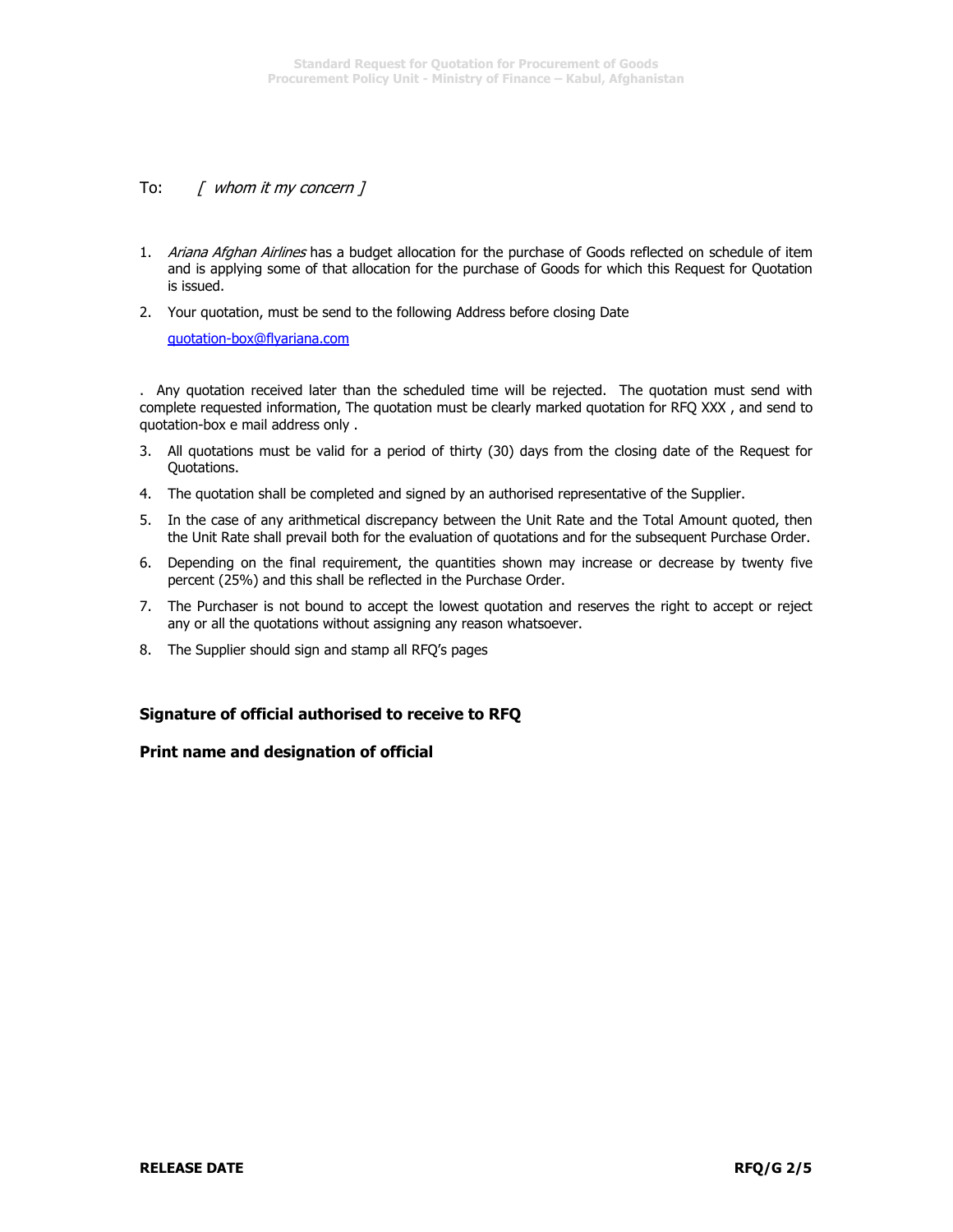# **SCHEDULE OF ITEMS AND PRICED QUOTATION**

| Ariana Responsibility- Requested Parts Data |                                            |     |            | Vendor Responsibility- Offred Parts data |                     |              |                  |                                     |                                 |                                  |
|---------------------------------------------|--------------------------------------------|-----|------------|------------------------------------------|---------------------|--------------|------------------|-------------------------------------|---------------------------------|----------------------------------|
| No                                          | Part Number/Description                    | QTY | <b>UOM</b> | CD                                       | Lead<br><b>Time</b> | <b>Trace</b> | <b>Condition</b> | Ex work<br>+ Country<br><b>Name</b> | <b>Unit Price</b><br><b>USD</b> | <b>Total Price</b><br><b>USD</b> |
|                                             | MAIN WHEEL ASSY B737-400<br>P/N: 2609801-1 | 6   | EA         | FN / NEW / NS                            |                     |              |                  |                                     |                                 |                                  |
|                                             | <b>MAIN WHEEL</b><br>P/N: 2606671-2        |     | EA         | FN / NEW / NS                            |                     |              |                  |                                     |                                 |                                  |

| Warranty of the Unit                | Type of<br>warranty | Period of warranty |
|-------------------------------------|---------------------|--------------------|
|                                     |                     |                    |
| Name of Supplier                    |                     |                    |
| Special Instruction of the vendors: |                     |                    |
| Signature and Stamp of Supplier     |                     |                    |
| Date                                |                     |                    |

[The Supplier should attach copies of relevant brochures/ catalogue for the equipment to be supplied, which will give sufficient data to permit effective evaluation of the quotation.]

## **TECHNICAL SPECIFICATION OF THE GOODS REQUIRED**

| <b>No</b> | Item | <b>Specification</b> |  |
|-----------|------|----------------------|--|
|           |      |                      |  |
|           |      |                      |  |
|           |      |                      |  |
|           |      |                      |  |

The Supplier is required to mention make/ model (as applicable) of the goods to be supplied and must attach the appropriate original printed literature/ brochures for the various items listed.

| Name of Supplier |  |
|------------------|--|
|                  |  |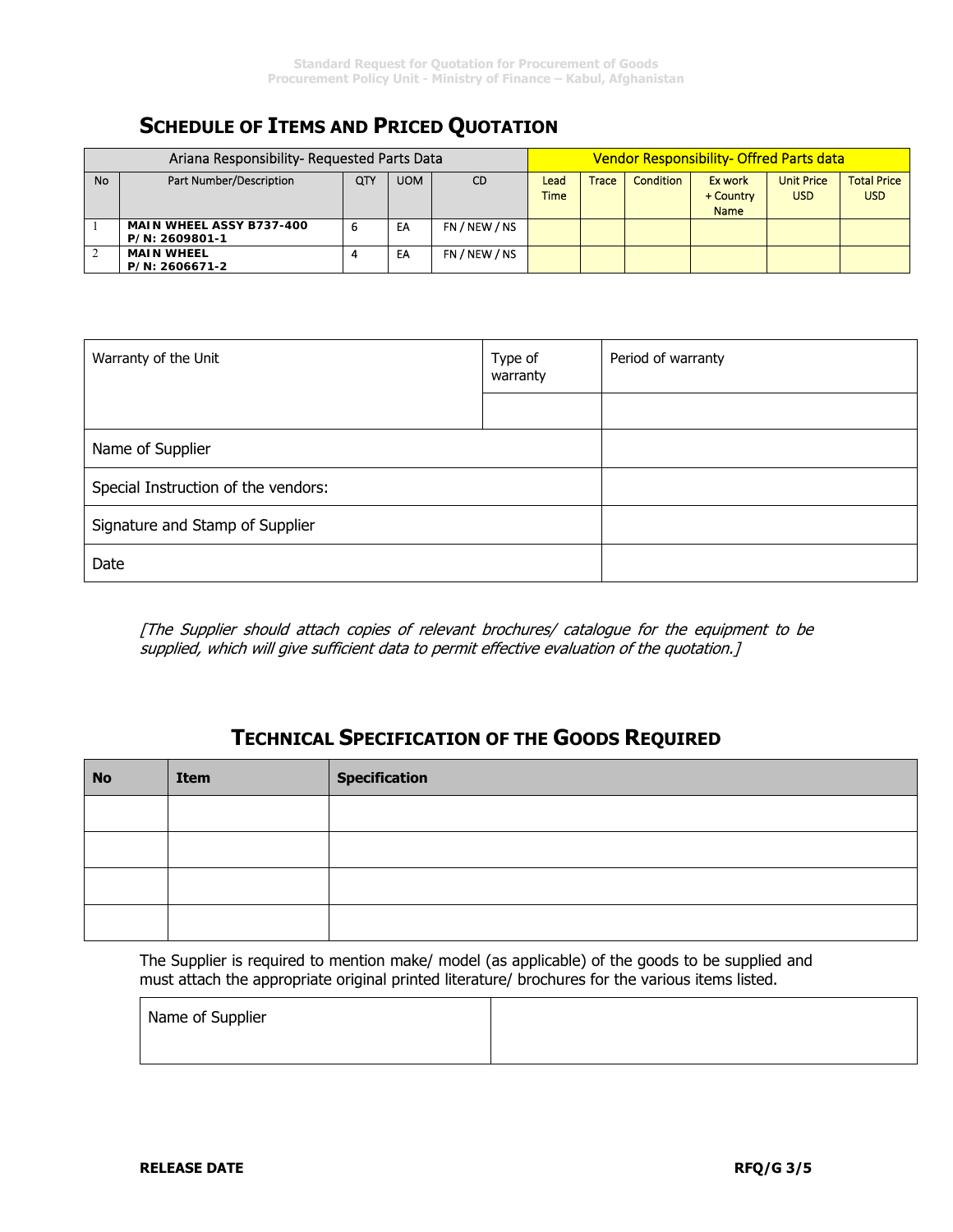| Signature and Stamp of Supplier |  |
|---------------------------------|--|
| Date                            |  |

#### **DOCUMENTATION REQUIRED WITH THE SUBMISSION OF THE QUOTATION**

The Supplier shall attach the following documents to its quotation:

- 1. a valid Business License;
- 2. ISO9001-2008 Certificate on civil aviation field
- 3. a Manufacturer's Authorisation Letter (if applicable);

### **TERMS AND CONDITIONS FOR THE SUPPLY OF GOODS AND PAYMENT**

The Terms and Conditions hereinafter may only be varied with the written agreement of the Purchaser and no terms and conditions put forward at any time by the Supplier shall form any part of the Contract:

- (a) the Supplier shall not be required to submit a performance security;
- (b) The supply of the goods shall be completed within *The Lead Time which reflected on quotation* from the date of acceptance of the Purchase Order.
- (c) After completion of the supply of the goods, the Supplier shall submit an E Invoice to the billing address which reflected on the PO, and two (2) copies of custom invoice with the shipment for custom clearance of the shipment.

(d) payment of the Invoice shall be arranged by the Purchaser by using the following methods of the payment

Method A: 20 Days Credit Bases Method B: Letter of Credit Method C: Escrow Account

- (e) payment process of the Invoice shall be arranged by the Purchaser as well Payable Team and pay by Finance Department as per payment method reflected on article (d)
- (f) The Purchaser may, by written notice sent to the Supplier, terminate the Purchase Order, or Contract if applicable, in whole or in part at any time for its convenience:
	- (i) if the Supplier fails to deliver any or all the goods within the time period(s) specified in the Purchase Order; or
	- (ii) if the Supplier fails to perform any other obligation(s) under the Purchase Order; or
	- (iii) if the Supplier, in either of the above circumstances does not cure its failure within a period of (3) three calendar days after receipt of a notice of default from the Purchaser specifying the nature of the default(s); or
	- (iv) if the Supplier, in the judgment of the Purchaser, has engaged in any corrupt or fraudulent practices in competing for or in executing the tasks under this Purchase Order; and
- (g) The Supplier shall provide the warranty, as stipulated in the Quotation Documents, for the goods to be supplied and confirm that if any defaults are detected within the warranty period in the supplied/installed goods, the Supplier shall be bound to rectify the default or replace the goods as the case may be .
- (h) Acceptance of the purchase order by supplier is considered as signing of the contract.

### **VALUATION OF QUOTATIONS**